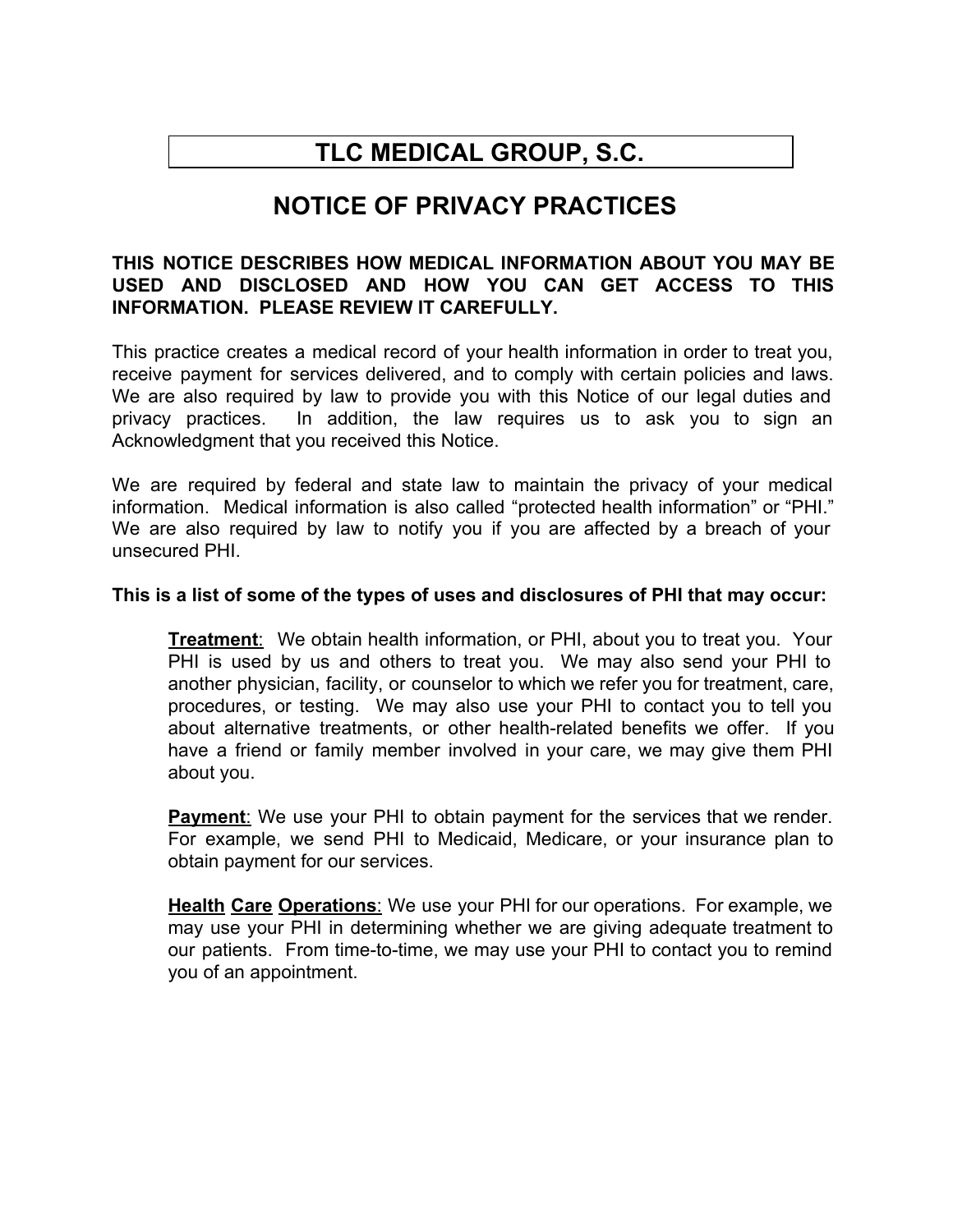**Legal Requirements**: We may use and disclose your PHI as required or authorized by law. For example, we may use or disclose your PHI for the following reasons:

**Public Health**: We may disclose your health information to prevent or control disease, injury or disability, to report births and deaths, to report reactions to medicines or medical devices or to report suspected cases of abuse or neglect.

**Health Oversight Activities**: We may use and disclose your PHI to state agencies and federal government authorities when required to do so. We may use and disclose your health information in order to assist others in determining your eligibility for public benefit programs and to coordinate delivery of those programs. For example, we must give PHI to the Secretary of Health and Human Services in an investigation into our compliance with the federal privacy rule.

**Judicial and Administrative Proceedings**: We may use and disclose your PHI in judicial and administrative proceedings. Efforts may be made to contact you prior to a disclosure of your PHI to the party seeking the information.

**Law Enforcement**: We may use and disclose your PHI in order to comply with requests pursuant to a court order, warrant, subpoena, summons, or similar process. We may use and disclose PHI to locate someone who is missing, to identify a crime victim, to report a death, to report criminal activity at our offices, or in an emergency.

**Avert a Serious Threat to Health or Safety**: We may use or disclose your PHI to stop you or someone else from getting hurt.

**Work-Related Injuries**: We may use or disclose PHI to an employer if the employer is conducting medical workplace surveillance or to evaluate work-related injuries.

**Coroners, Medical Examiners, and Funeral Directors**: We may use or disclose PHI to a coroner or medical examiner in some situations. For example, PHI may be needed to identify a deceased person or determine a cause of death. Funeral directors may need PHI to carry out their duties.

**Armed Forces**: We may use or disclose the PHI of Armed Forces personnel to the military for proper execution of a military mission. We may also use and disclose PHI to the Department of Veterans Affairs to determine eligibility for benefits.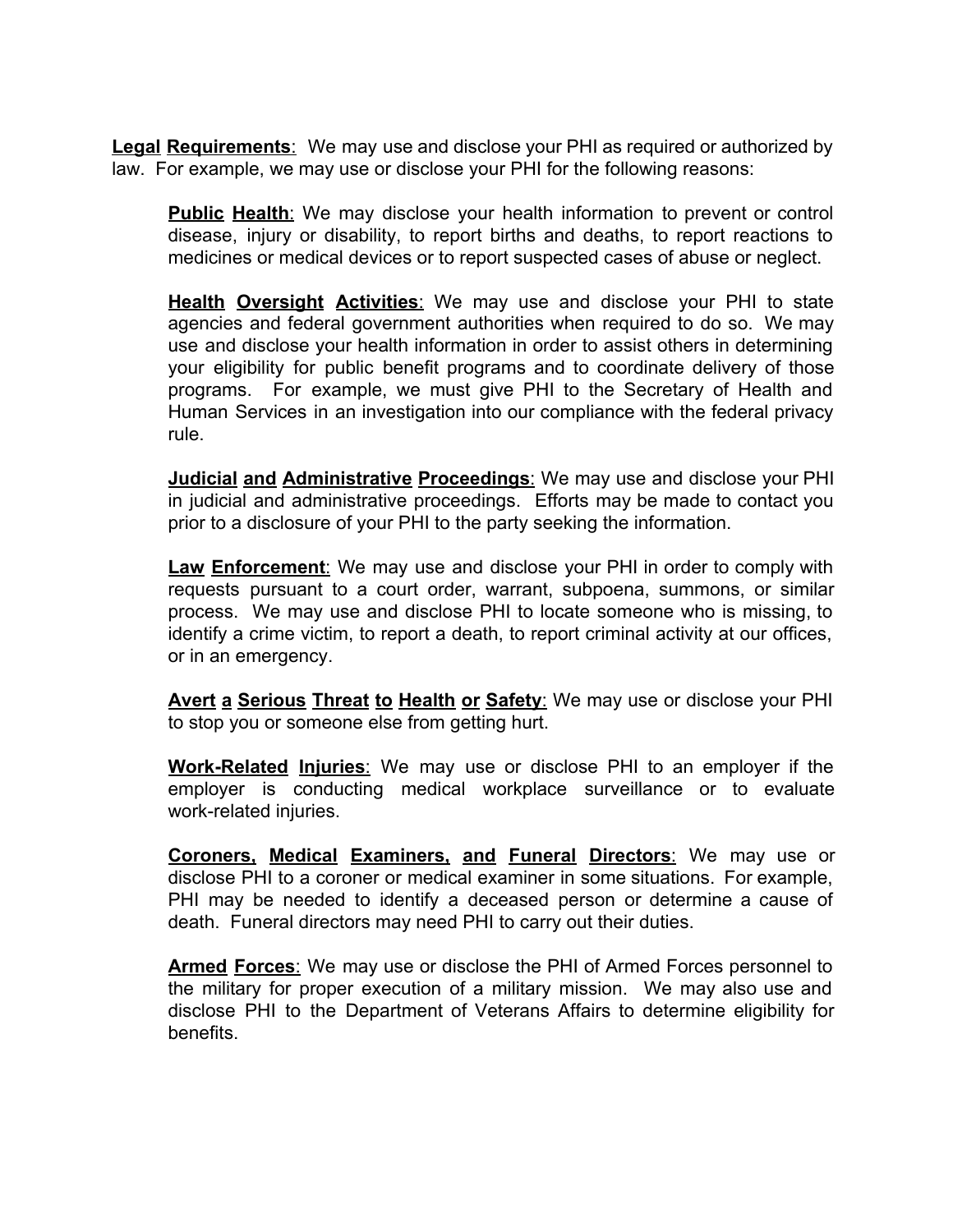**National Security and Intelligence**: We may use or disclose PHI to maintain the safety of the President or other protected officials. We may use or disclose PHI for the conduct of national intelligence activities.

**Correctional Institutions and Custodial Situations**: We may use or disclose PHI to correctional institutions or law enforcement custodians for the safety of individuals at the correctional institution, those that are responsible for transporting inmates, and others.

**Research**: You will need to sign an Authorization form before we use or disclosure PHI for research purposes except in limited situations. For example, if you want to participate in research or a clinical study, an Authorization form must be signed.

**Fundraising**: We do not engage in fundraising activities. We do not engage in marketing activities, and need your authorization to do so.

**Immunizations**: If we obtain and document your verbal or written agreement to do so, we may release proof of immunization to a school where you are a student or prospective student.

**Illinois law:** Illinois law also has certain requirements that govern the use or disclosure of your PHI. In order for us to release information about mental health treatment, genetic information, your AIDS/HIV status, and alcohol or drug abuse treatment, you will be required to sign an Authorization form unless state law allows us to make the specific type of use or disclosure without your authorization.

**Your Rights:** You have certain rights under federal and state laws relating to your PHI. Some of these rights are described below:

**Restrictions**: You have a right to request restrictions on how your PHI is used for purposes of treatment, payment and health care operations. We are not required to accommodate to your request, except as required by law. The practice is required to comply with your request for restrictions on the use or disclosure of your PHI to health plans for payment or health care operations purposes when the practice has been paid out of pocket in full and the practice has been notified of the request for restriction in writing, and the disclosure is not required by law.

**Communications**: You have a right to receive confidential communications about your PHI. For example, you may request that we only call you at home. If your request is reasonable, it may be accepted.